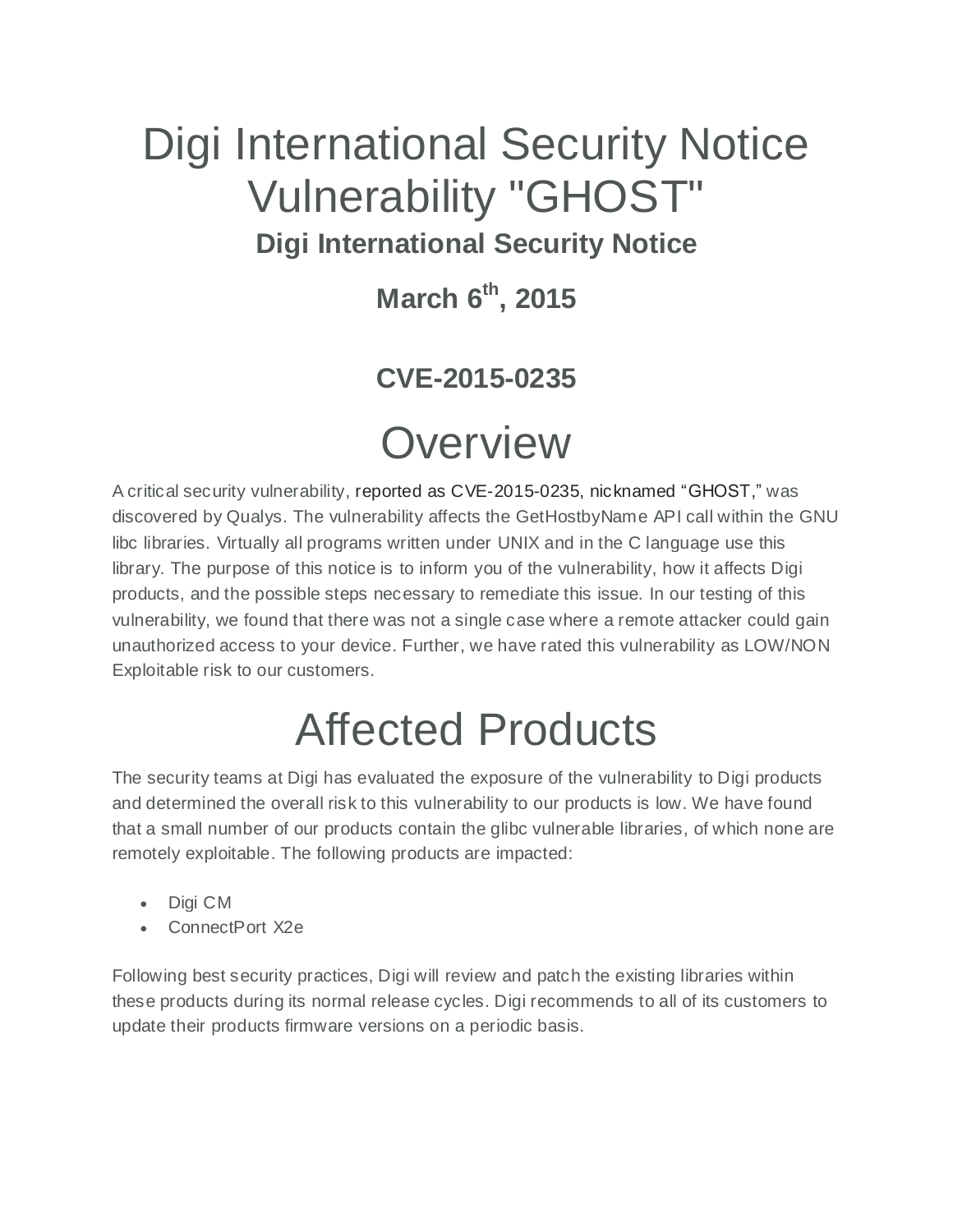# Products Not Affected

The following Digi products and services are not affected by this vulnerability:

- Connect WAN, WAN 3G, ES, SP/Wi-SP, N2S
- ConnectPort X2, X4, X4H, X5, WAN, TS
- NET+OS
- PortServer TS
- Anywhere USB
- TransPort WR11, WR21, WR41, WR44
- $\cdot$  NFT+OS
- Device Cloud by Etherios
- Cloud Connector by Etherios
- Rabbit
- www.digi.com Website

Note: If you have any questions on any Digi products and services that are not listed, please contact us at +1 (952) 912-3456, or via the web site at [www.digi.com/support.](http://www.digi.com/support)

### Detailed Information on Affected products

#### **Background**

The vulnerability, which started officially as CVE-2015-0235, and nicknamed "GHOST", initially seems to have the potential to impacted many different applications on the Internet. This vulnerability is based in the deep common code libraries (GNU libc) that virtually all programs use to interact on the systems that they run on. The specific call, GetHostbyName OS call converts Internet names to the actual numbers needed to route data between networked systems. This means that any program that a user inputs a name like [www.digi.com,](http://www.digi.com/) could be vulnerable. This name can be passed to the glibc call that has been impacted.

It turns out that the glibc libraries that are impacted started with glibc-2.2 (released on Nov,  $10^{th}$  2000), and ended on glibc-2.18 (released on May, 21 $^{\text{st}}$  2013) the initial fix in 2013 was done for other reasons, and was NOT initially identified as a security threat at that time.

Digi maintains a security team that will continue to review new results as they are found from this threat, and test our solutions and products for any new and emerging security vulnerabilities. Security is a top priority and something we take very seriously.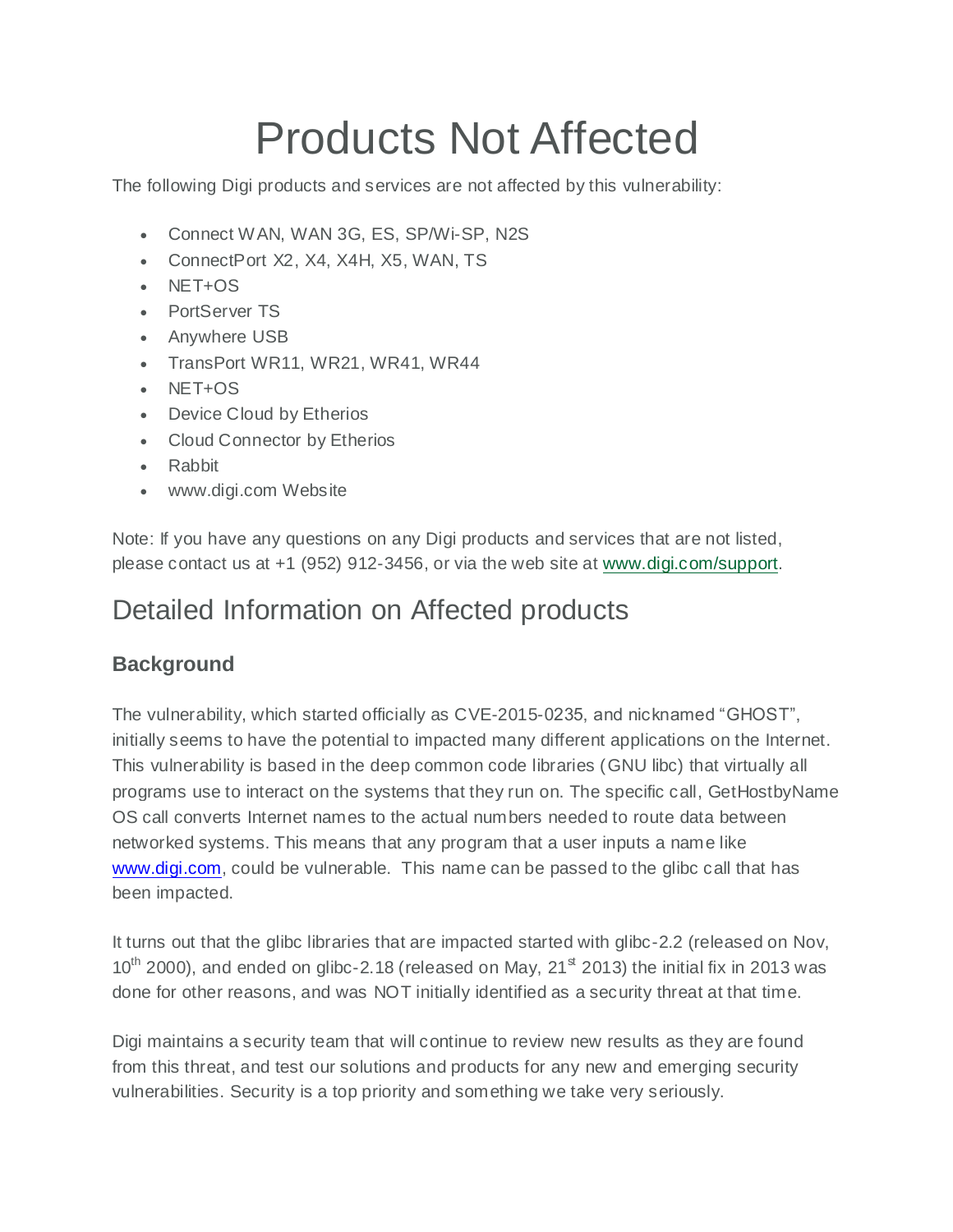#### **Analysis**

We have used various commercial scanners, as well as manual methods to conduct these tests and determine our results. For GHOST, testing for this exploit comes in the form of validating all end user input into our products. Since we conduct this testing on a standard basis for all of our products upon release, there have been no results found that could be related to this vulnerability. Further, for the products that may rely on the vulnerable libraries, these programs have limited network end user input. The initial analysis of this vulnerability was rated high since so many programs on traditional UNIX systems use these libraries. The initial expectations were that many programs would be susceptible to this bug. However, at this time, there are only 4 programs that have been found to be vulnerable. Those programs are EXIM (a UNIX mailer), clockdiff, pppd, procmail (comsat/biff feature). Further, it was found to be difficult to conduct the necessary 1024 character input needed to trigger the glibc vulnerability, as there are other input validation systems in place that would block this from being exploited.

Below is our analysis of the threat, the risk of what may be exposed, and how we recommend our customers mitigate the threat.

#### **Functions impacted:**

No functions have been found to be impacted by this vulnerability.

#### **Functions NOT impacted:**

We believe that all functions with our devices and software are not affected by this. This vulnerability requires a vulnerable program that depends on vulnerable glibc library. Since Digi routinely reviews and test end user submitted fields and data in our programs, we are not aware of any place where both errors exist to allow this vulnerability to be executed.

#### **Risk**

For generic risks of this vulnerability, see the links below. For specific risks to Digi international products, we have classified the risk of GHOST to our products as *VERY LOW/ NON Exploitable*. During our testing, we were not able to find any remote exploits from this vulnerability. Further, we were not able to find any locations where a privilege escalation could become an issue. For each product tested, and where we identified the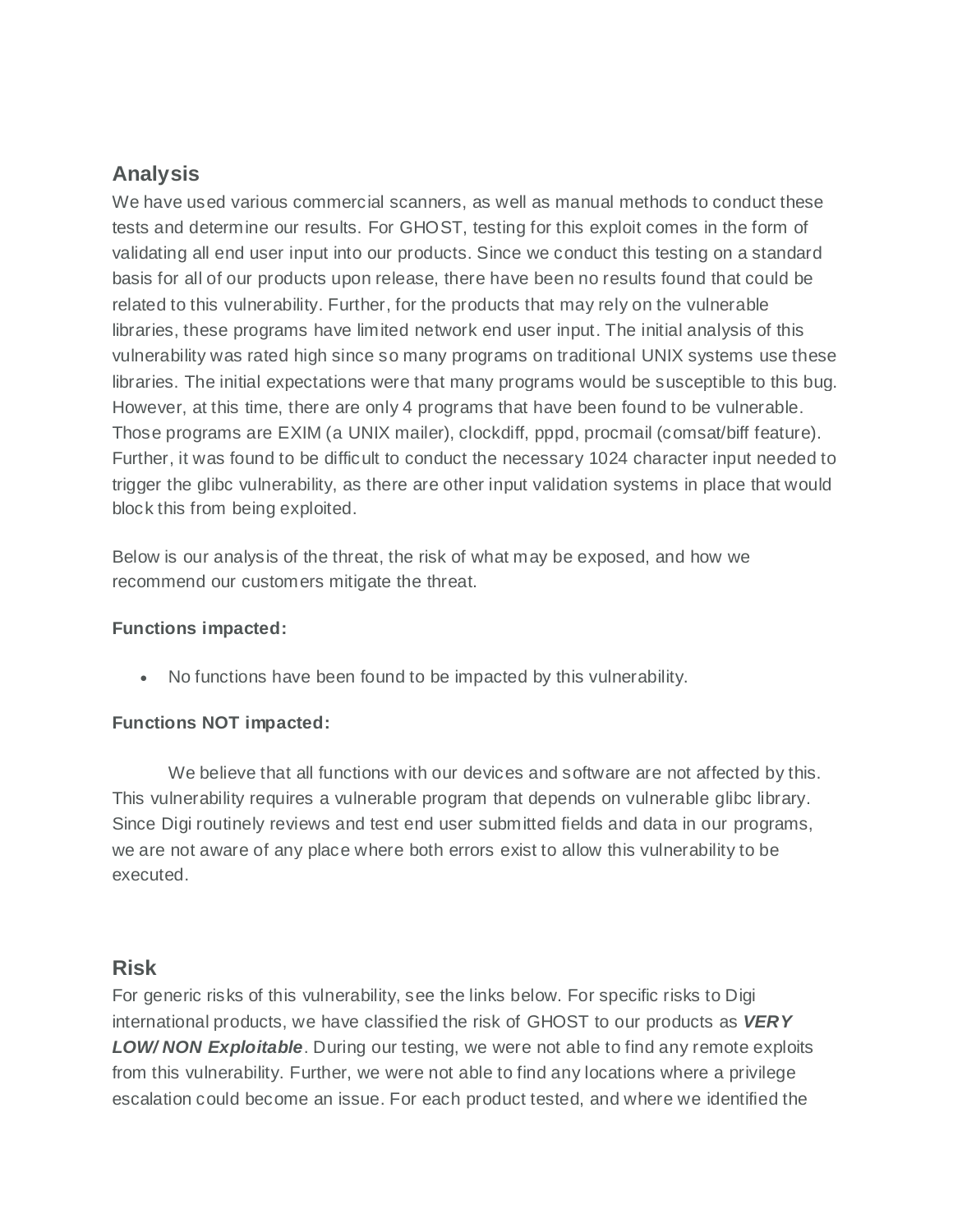glibc library as being affected, at a minimum, an attacker would need to have full access to the device for the exploit. Assuming that any program was affected, a privilege escalation would not be possible.

During the testing, we did not see a single place where we were impacted. Although US-CERT has rated this vulnerability as the highest (CVSS of 10.0), the real threat with our devices are significantly much lower. Below are the reasons for this:

Risk of GHOST to our products and services are:

- The initial review of GHOST was that the network was the Access Vector. For our devices we do not run any of the known vulnerable programs with network access.
- None of the local programs that were impacted are installed on our systems.
- No user privileged escalation path has been identified in any of the GHOST vulnerabilities. In the case of a hypothetical local exploit, getting a working local exploit would gain you nothing but full access to a system you already had full access to.
- We routinely test user input scenarios into our programs and validate that they do not overflow. Since our devices only have a limited set of functions, the threat is considered much lower than if it was a full blown Linux server with much more "attack surface" where a glibc exploit could be found.
- Our products do not offer a build environment on the product, so adding any additional code to the device requires at a minimum, access as a full access user.

Risk needs to be determined by the end customer and how they have chosen to deploy the device within their environment. We make this determination based on the following criteria:

- Most customers have deployed the devices within a network that is not reachable from the Internet.
- The vulnerability is not remotely exploitable. For each case tested, we believe that full access to the device is needed to even see the vulnerability.

#### **Suggested Steps to Protect Your Devices**

Although we have rated this as non-impacting to any Digi devices, we still suggest the following steps.